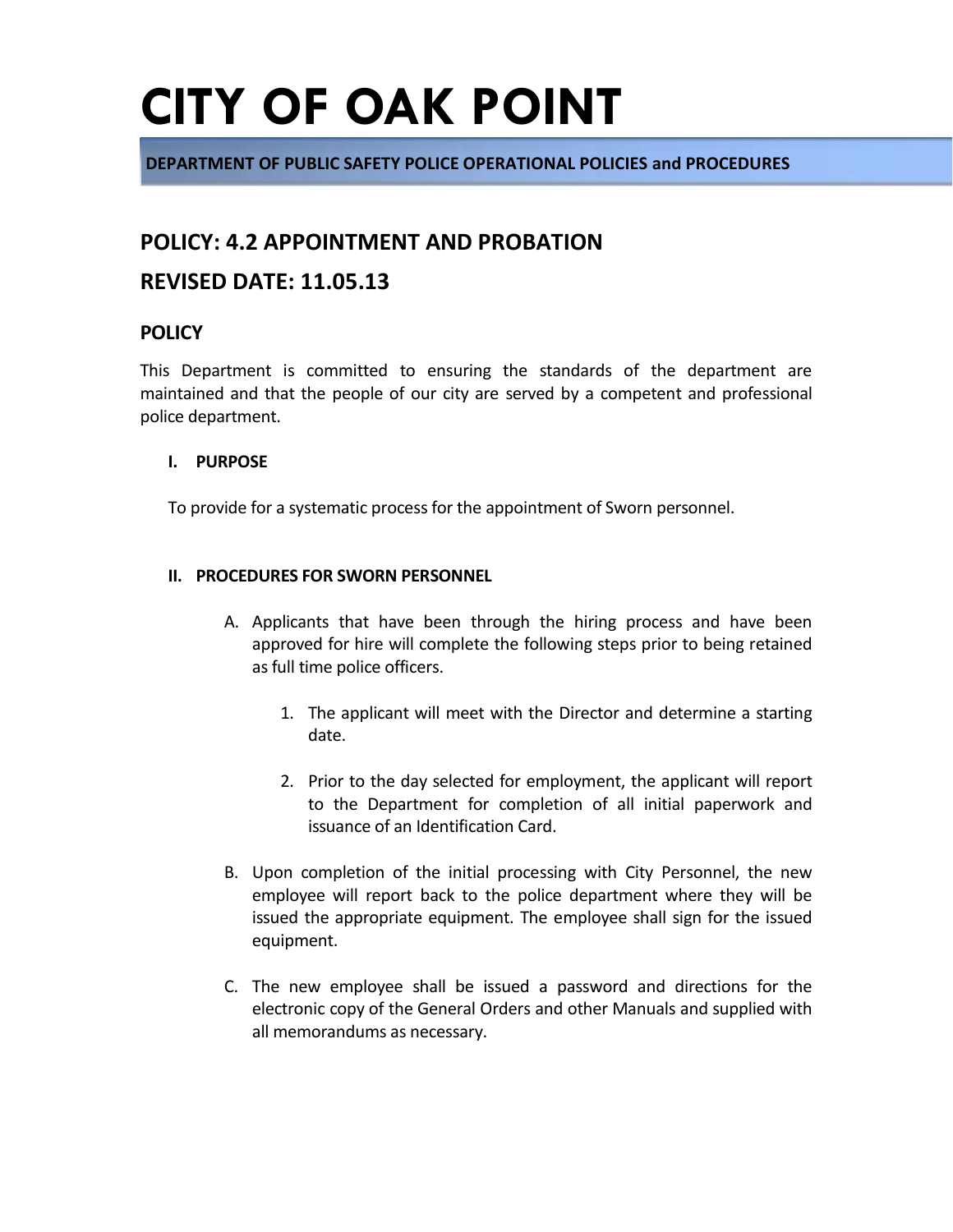# **CITY OF OAK POINT**

### **DEPARTMENT OF PUBLIC SAFETY POLICE OPERATIONAL POLICIES and PROCEDURES**

- D. The Director shall set a time and place where the new officer shall swear the Oath of Office before a public gathering. The new officer must take and sign the Oath of Office before performing any law enforcement duties.
- E. The Director shall also assign the new employee to a field training officer for initial Field Training. The new employee will work the same hours and days off as the Field Training Officer.
- F. The new officer must possess a valid Texas Peace Officer License before performing any law enforcement functions. If the officer begins work before attending a basic academy and obtaining a license, he or she shall perform non-police duties only and shall accompany experienced officers as an observer only.

#### **III. PROBATION**

- A. All newly-hired police officers shall be considered on probation for one year from the date of completion and release from Field Training. The same probationary period applies to officers hired through lateral entry.
- B. An employee may be released from employment at any time during their probationary period for any reason. Supervisors who believe a probationary employee's job performance is unsatisfactory should provide evidence of the unsatisfactory performance to the Director for consideration at any time.
- C. Two weeks prior to the one year anniversary, the Sergeant shall complete and forward a final evaluation form to the Director recommending the employee be retained or terminated. If the recommendation is for termination, the supervisor shall document the specific work related performance that is deficient. The work performance of each probationary employee shall be evaluated using valid, non-discriminatory procedures.
- D. Prior to the end of the probationary period, the Director shall review the performance evaluation. The Director may approve their permanent appointment or discharge the employee for failure of probation.